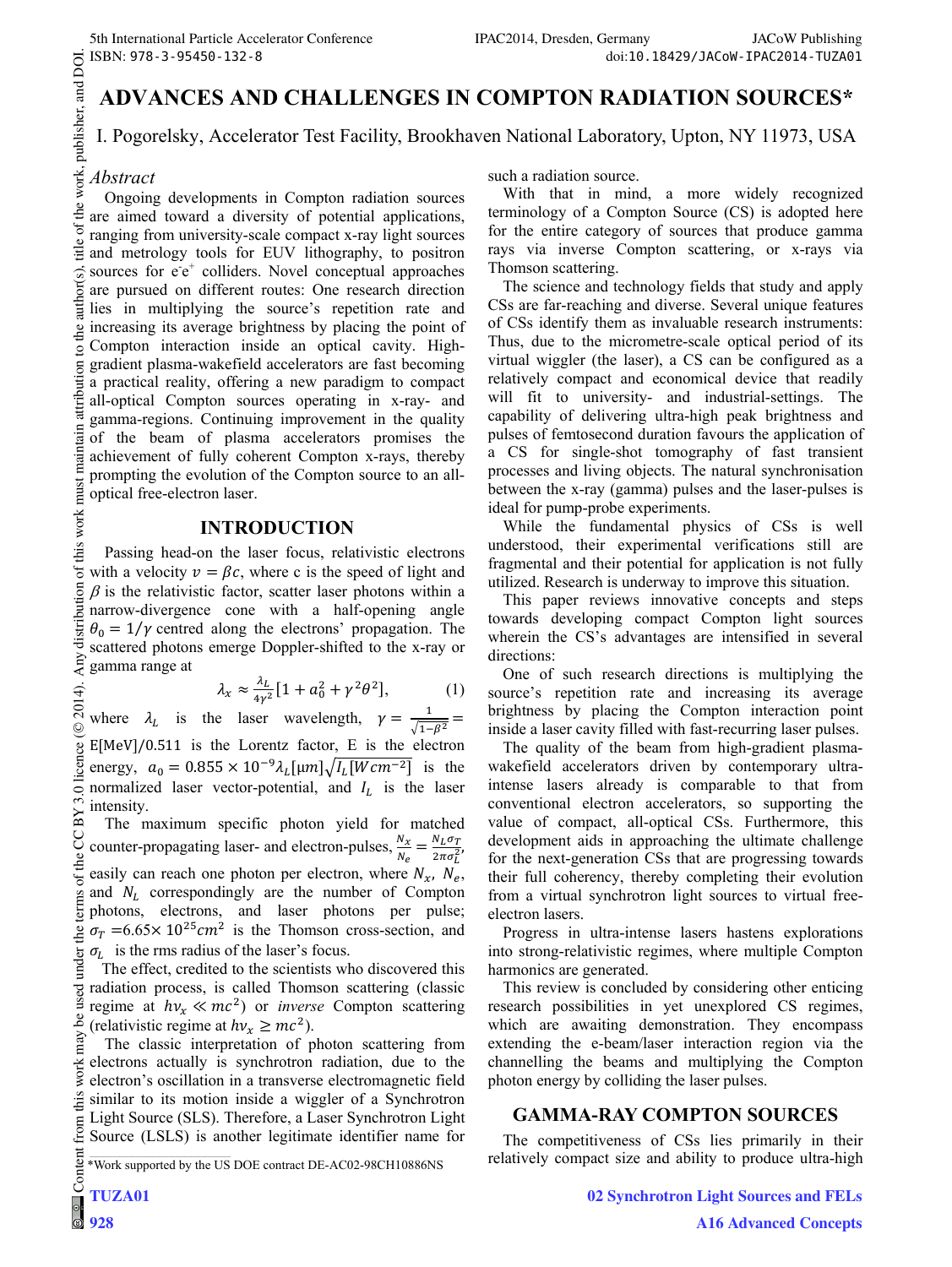spectral-peak brightness exceeding that of  $2<sup>nd</sup>$ - and even  $3<sup>rd</sup>$ -generation SLSs while maintaining a similar spatial coherency. It is well understood that the potential for miniaturizing the radiation source reflects the short optical period of a virtual wiggler (laser) that is measured in micrometres compared with the centimetre structural scale for a static magnetic undulator. This advantage is derived directly from the undulator's expression, which is identical to Eq.(1) after substituting  $\lambda_L$  with the double wiggler period  $2\lambda_w$  and  $a_o$  with the undulator parameter  $K = 0.934 \lambda_w [cm] B[T]$ . Evidently, the main saver of space does not just lie in miniaturizing the insertion devise (the undulator or wiggler) but mainly the hundredfold reduction of the electron accelerator required for attaining the same photon-energy from several GeV for SLS to tens of MeV for CS.

Alternatively, using GeV-class electron accelerators, allows our moving the scattered photon energy to the MeV gamma-range that is inaccessible with conventional SLSs.

The penetration properties of gamma rays into matter are the gate to their diverse applications. Hard gamma photons propagating though dense materials prompt nuclear reactions, generating secondary kinds of radiation that is easily identifiable, such as alpha particles and neutrons, and can be used for separating isotopes. Moving towards compact gamma sources is the direction being pursued at leading nuclear-physics facilities, such as the MEGa-Ray project at Livermore National Laboratory in the United States [1], and the ELI-NP machine in Europe [2].

Fortunately, the expected fast-scaling of the CS's peak brightness with  $\gamma$ ,  $B_p \approx 1.5 \times 10^{-3} \frac{N_x \gamma^2}{(2\pi)^2 \sigma_e^2 \tau_e} \sim \gamma^5$  (or  $\sim \gamma^3$ for the emittance dominated condition,  $\epsilon_n > \sigma_e$ , where  $B_p \approx 1.5 \times 10^{-3} \frac{N_x \gamma^2}{(2\pi)^2 \epsilon_n^2 \tau_e}$  makes its gamma-ray regime not only unique in terms of spectral access, but highly competitive in the delivered brightness to the  $2<sup>nd</sup>$ - and  $3<sup>rd</sup>$ generation SLSs; here,  $\sigma_e$  is rms radius of the electron beam, and  $\tau_e$  is the duration of the electron bunch. For example,  $B_p > 1.5 \times 10^{21}$  ph/s-mm<sup>2</sup>-mrad<sup>2</sup>-0.1%BW\* is projected for the 13 MeV ELI gamma- source.

# **INTRA-CAVITY HIGH-REPETITION COMPTON SOURCES**

A high peak brightness and short duration pulse are essential to the CS's competitiveness and define those applications where CSs can strongly complement SLSs. However, the much higher MHz repetition rates of SLSs result in a higher average brightness,  $B_{avg} = B_p f \tau_e$ , and intensity. Catching up in this parameter is important for promoting CSs as the new-generation compact lightsources [3], as gamma sources for producing polarized positrons in future  $e^+e^+$  linear colliders [4], and for metrological purposes in next-generation EUV lithography [5]. Importantly, the losses in the laser beam

**02 Synchrotron Light Sources and FELs**

on Compton scattering typically are negligible and are favourable for multiple closed-loop laser pulse recirculation, so resulting in the efficient multiplication of the CS repetition rate and average power.

### *High-Finesse Super-Cavities*

Several research groups are investigating the value of the approach of using a "coherent cavity" or a "supercavity" for a high-average-power CS. This concept is based on a well-known property of a Fabre-Perot interferometer: Thus, tuned in resonance with a continuous monochromatic beam, it builds up inside the radiation power equal to  $P_c = \frac{F}{\pi} P_0$ , where  $P_0$  is the laser power outside the cavity,  $F = \frac{\pi \sqrt{R}}{1-R}$  is the cavity's finesse factor, and  $R$  is the reflectivity of the cavity's mirror. A similar situation occurs when the source of illumination is a mode-locked CW laser, and the round-trip through the cavity is exactly synchronized with the pulse's repetition rate.

In the field-enhancement super-cavities designed for Compton scattering, the path of the laser beam is folded with mirrors that also focus the laser on to an electron beam delivered from a high-repetition rate accelerator. Experiments are underway in Japan [6], the United States [7], and France [8] to explore the potential of this approach towards achieving average x-ray fluxes meaningful for the aforementioned applications. The MHz repetition rate of the mode-locked CW Ti:sapphire  $\frac{5}{15}$  lasers used in these sources is matched to the bunch's repetition rate in a synchrotron storage ring or a superconducting linac. With the demonstrated  $\frac{5$ lasers used in these sources is matched to the bunch's repetition rate in a synchrotron storage ring or a superconducting linac. With the demonstrated hundredfold multiplication of the acting laser power at the Compton IP, a  $10^{12}$  ph/s average x-ray flux is achieved using 100-W lasers. Further progress rests on extending the technology limits for average laser-power and the quality of reflecting mirrors. Researchers suggest that the industry will progress within the next few years towards achieving a 1 kW laser power, and the mirror coating losses at only 0.005%. This will allow the demonstration  $\approx$ of a photon flux of  $10^{14}$  ph/s, approaching the SLS's parameters. However, the extremely low tolerances of the components' stability and alignment, the optical diffraction losses, and the lower efficiency of crossed beam interactions (compared to counter-propagation) make this ambitious goal very challenging.

#### *Active Laser Cavity*

BNL researchers are investigating a different approach to using an optical-laser storage cavity for increasing the ICS's average power by employing a high-power  $10$ - $\mu$ m  $CO<sub>2</sub>$  gas laser rather than the solid-state lasers employed elsewhere. The obvious advantage of using a  $CO<sub>2</sub>$  laser is that it provides 10-12 times more photons per Joule than do solid-state lasers. However, the mid-infrared (IR) gas laser- and optics-technology does not favor the supercavity approach:  $CO<sub>2</sub>$  lasers do not operate in a CW mode-locked regime, and mirrors typically have much higher losses there than in the  $1$ - $\mu$ m wavelength region.

<sup>\*</sup>These units are used for  $B_p$  and  $B_{avg}$  throughout the paper.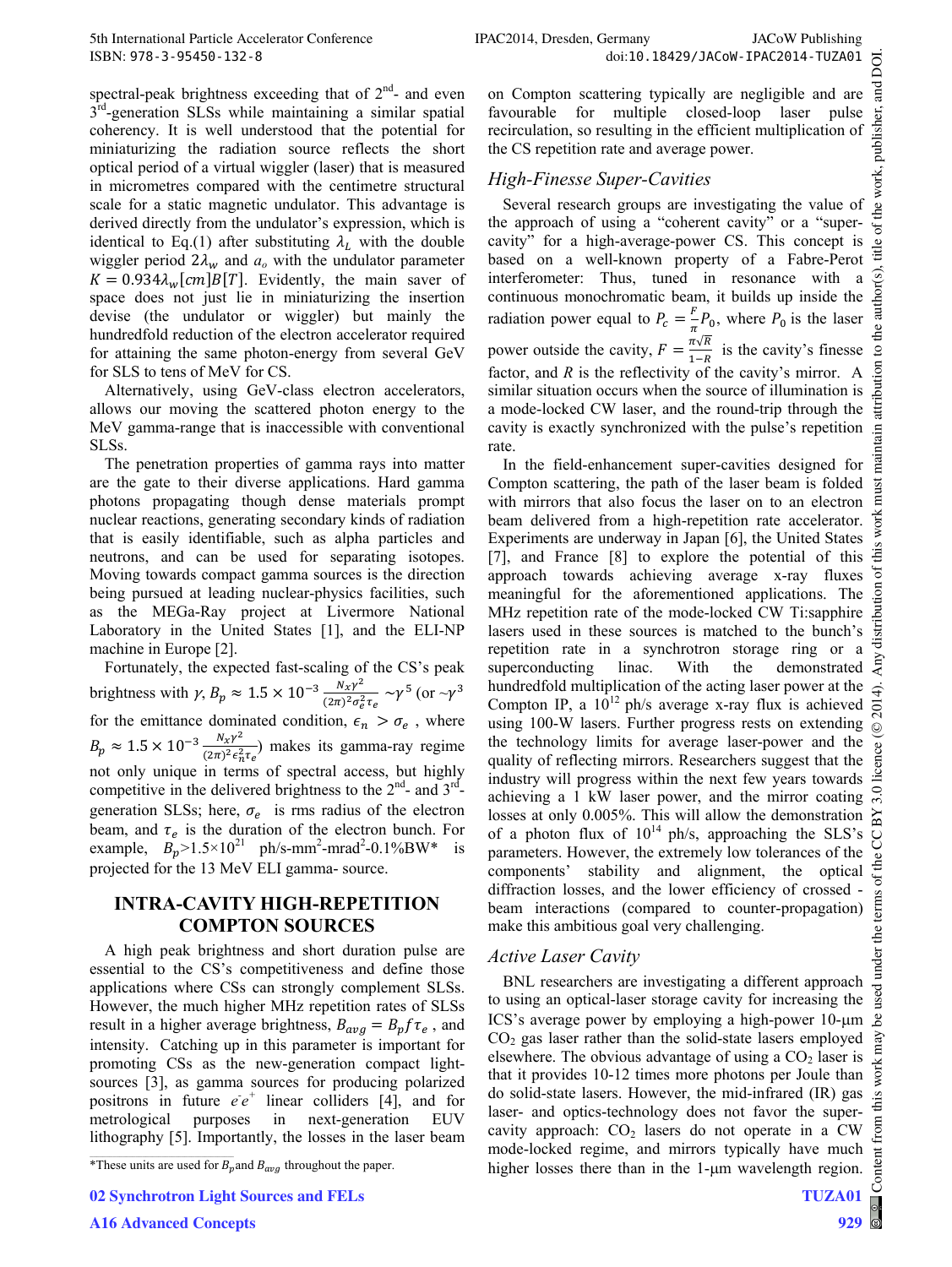DOI.

ਰੂ At the same time, pulsed  $CO<sub>2</sub>$  lasers can operate at publisher, appreciably high repetition rate, 100-Hz to 1 kHz, and at  $\sim$ 1 kW average power. Based on the x-ray yield already demonstrated in BNL's single-shot Compton experiments [9], an average flux  $10^{12}$  ph/s is projected by the direct work, application of such lasers, even without a storage cavity. To raise this number, re-using the laser pulse  $\sim$ 100 times  $\mathbf{e}$ was proposed via injecting and circulating it inside an  $\overline{a}$ active ring-cavity [10]. itle

Unlike the super-cavity approach, the active cavity author(s) encompasses an active element, a  $CO<sub>2</sub>$  laser amplifier. This intra-cavity amplifier replenishes the loss in the laser pulse's energy during beam propagation, multiple de reflections, and transmission through the windows that  $\overline{S}$ separate the laser's medium and an in-vacuum electronbution beam line from the atmosphere.

Such an active cavity experiment already is being i conducted by BNL and RadiaBeam Technologies LLC. The researchers demonstrated a train of picosecond laser maintain of a total energy 30 J, potentially available for multiple interaction with synchronized electron bunches over a time span of  $\sim$ 1 µs [11]. The project's next goal is must combining this laser-pulse train with a photocathode this work electron- linac to support a cumulative Compton photon yield of  $4 \times 10^7$ ph/0.1%BW per a single laser-shot.

 $\circledcirc$  2014). Any distribution of this work must maintain attribution to the author(s), title of the work, publisher, and DOI. High-pressure  $CO<sub>2</sub>$  lasers operating at 1 kHz promise to distribution of raise the CS's flux to  $4 \times 10^{10}$  ph/s-0.1%BW. This implies  $B_{avg}$ =3×10<sup>10</sup> at the photon peak energy of 6.4 keV is achievable with a 60-MeV linac. In considering the possibility of scaling the brightness with  $\sim \gamma^3$  when using a 2.4-GeV linac, we can project a hard gamma-ray source at 10 MeV photon-energy with  $B_{avg} \approx 2 \times 10^{15}$  that  $\hat{\mathcal{F}}$  otherwise is not accessible in that spectral range. By  $\overline{5}$ possibly compressing the electron bunch to 10 fs, the  $\odot$ attainable peak brightness of such CS source can reach  $B_p \approx 2 \times 10^{24}$ . These parameters are compiled in the licence column "Incoherent ICS" of Table 1.

### **ALL-OPTICAL COMPTON SOURCES BASED ON PLASMA ACCELERATORS**

#### the *Plasma Accelerators*

Content from this work may be used under the terms of the CC BY 3.0 licence ( $@$ The pre-eminent way to miniaturizing the CS is to use the most space-efficient design for the electron accelerator. Here, lasers again offer a solution. Laserthe i driven plasma-wake- field electron accelerators (LWFA) under deliver acceleration gradients by three orders-ofmagnitude above the conventional RF accelerators due to downscaling in the period of the accelerating structure to the plasma wavelength; it is symmetric to the benefit a virtual laser wiggler over a static magnetic undulator. The latest generation of plasma accelerators operating in the work "blow-out", or the otherwise-called "bubble" regime gain the reputation of offering a promising approach towards this more compact and affordable next-generation energyfrontier particle accelerators [12]. The already demonstrated GeV-class centimetre-long LWFAs deliver beam qualities competitive with some RF accelerator

parameters, such as the micron-scale  $\sigma_e$  and  $\epsilon_n$ , ~100 pC charge, sub-percent energy spread; these beams can readily produce synchrotron radiation.

#### *Radiation from a Plasma Accelerator*

A variety of complementary synchrotron radiation mechanisms, as follows, are associated with LWFA.

The most straightforward approach is to send an electron beam from a compact several-centimetre plasma accelerator through a conventional undulator, thereby producing synchrotron radiation in UV-rays and soft xrays as was proposed [13] and experimentally demonstrated [14].

At the same time, it recently was discovered that an electron bunch accelerated inside the plasma "bubble" radiates due to its betatron motion caused by transverse focusing plasma-fields [15]. Similar to other forms of synchrotron radiation, the fundamental wavelength due to the electron's betatron oscillation in a plasma column scales with  $\gamma$  into the x-ray- and gamma- region  $\lambda =$  $\lambda_b/2\gamma^2$ , where  $\lambda_b = \lambda_p\sqrt{2\gamma}$  is the betatron wavelength, and  $\lambda_p$  is the plasma wavelength. Inside the plasma wake field, electrons are being accelerated and radiated simultaneously, so resulting in a broad smearing in the betatron spectrum. However, the very small micron size of the electron bunch in a plasma accelerator preserves the spatial coherency, as was demonstrated by phasecontrast imaging [16]. Combined with the inherent femtosecond pulse- duration, the synchrotron radiation from the LWFA has proven to be a useful diagnostic tool and also invaluable for applied exploitations; Corde and colleagues comprehensively review this subject [17].

# *All-optical Compton Sources*

Due to the short wavelength of the laser, CSs reach the highest photon-energy than do magnetic- or plasmawigglers. Such approach has been experimentally investigated over the last few years, typically using  $\sim$ 100 TW laser beams split and synchronized for simultaneously driving LWFA electron bunches from a gas jet and bouncing Compton x-rays from these bunches [17].

An interesting realization of this approach was demonstrated in an experiment wherein the same laser beam that drives the LWFA e-beam was reflected by a foil at the end of the plasma channel to interact with the electron bunch producing Compton photons [18]. Such all-optical, ultra-compact CS is tuneable to 1-MeV at peak brightness,  $B_p = 10^{21}$ .

With further progress towards the kHz-class solid-state laser drivers for LWFA combined with  $CO<sub>2</sub>$  lasers for Compton scattering, we can realize compact all-optical Compton light sources up to  $B_{\alpha\nu\rho} = 2 \times 10^{13}$  tunable to the 10 MeV spectral range (see entry in the column "All-Optical CS" in Table 1).

 $CC$  BY  $3.0$ 

terms of

**be** may

from ten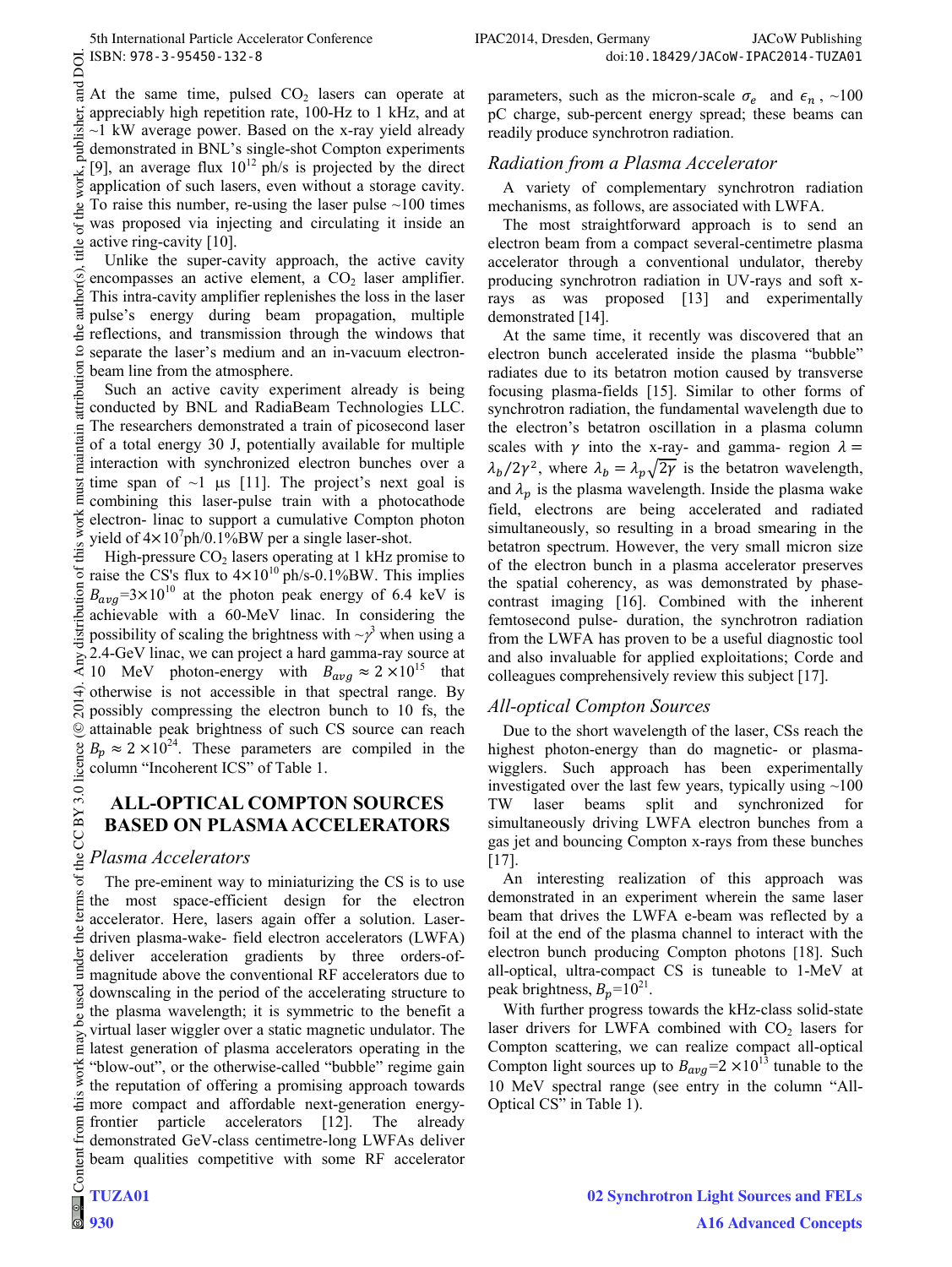#### *Towards Compton FEL*

The electron beam-driven plasma wakefield accelerator (PWFA) offers us an opportunity of achieving the electron beam's  $\epsilon_n$  not just comparable to contemporary RF linacs and LWFAs, but even highly superior to it, reaching down to the nanometre scale compared to micrometre presently attainable. Unlike the LWFA where an accelerating cavity in plasma is produced by the *ponderomotive* electron expulsion, so resulting in the electrons being randomly heated to several MeV, in the PWFA, electrons experience negligible heating under the *Coulomb* force of the driver-bunch. Precisely injected into such "cold" plasma bubble with the micrometre-accurate laser-ionization technique named the Trojan Horse (a virtual photo-cathode) [19], the electrons can form an accelerated beam with a ultra-low emittance,  $\epsilon_n = 30$  nm. The impact of this predicted beam improvement on the CS's properties could be similar to the benefit gained from using low-emittance linacs instead of synchrotrons for SLSs, a concept that resulted in the inception of  $4<sup>th</sup>$ generation coherent light-sources – FELs. We may well be on a verge of a similar breakthrough in CSs, which will add temporal coherency to their other attractive features.

 To reach FEL-like temporal coherency, electrons must complete their micro-bunching periodical to the radiated wavelength within the laser/e-beam interaction region. The condition is achieved when the FEL gain's saturation length,  $L_s$ , fits inside the virtual-laser's wiggler defined by both the laser's double Rayleigh distance and the duration of the laser pulse. The FEL's lasing threshold is attained more easily at lower wiggling frequency with a  $CO_2$  laser for which  $\lambda_w = 5 \mu m$ , compared to the  $\lambda_w = 0.4$ *m* for a Ti:Sapph. laser [20]. A simplified expression for  $L_s$  derived for  $a_0=0.5$  (after [21])

$$
L_s \approx 10^2 \left(\frac{I_A}{I}\right)^{1/2} \gamma^{4/3} \epsilon_n^{5/6} \lambda_w^{1/6} (1+\delta),
$$
  
where  $\delta = 5 \times 10^{2} \frac{I_A}{I} \left(\frac{\epsilon_n}{I}\right)^{5/4} \frac{1}{2} \frac{1}{4} \epsilon_{n}^{2}$  and  $I = 1$ .

where,  $\delta = 5 \times 10^2 \frac{I_A}{I} \left( \frac{\epsilon_n}{\lambda_w} \right)$  $\left(\frac{\epsilon_n}{\lambda_w}\right)^{5/4} \gamma^{1/4} \sigma_\gamma^2$ , and  $I_A = 17 \text{ kA}$ is the Alfven current, depends upon beam's parameters: *I*– current,  $\sigma_{\gamma} = \sigma_{E} / mc^{2}$  - the rms energy spread and  $\epsilon_{n}$ . Assuming realizable PWFA parameters,  $\sigma_E = 1$  MeV,  $\gamma = 60$ ,  $I = 6$  kA (0.3 nC @ 50 fs), and  $\epsilon_n = 30$ nm we obtain  $L_s = 3$  mm. To fit this saturation length to the double Rayleigh distance, the laser must be focused to  $\sigma_L$  $=50$  µm. Achieving  $a_0 = 0.5$  will require a 1-TW laser with a of 10 ps pulse and 10 J energy, both of which are accessible parameters for picosecond  $CO<sub>2</sub>$  lasers [22].

With this, we anticipate FEL lasing at 7.6 Å, with  $N_x=3\times10^9$  (×100 over incoherent background), a peak power of 10 MW, and  $B_p = 3 \times 10^{26}$  (after [23]). (See entry to the column "All-Optical FEL" in Table 1.)

#### **OTHER RESEARCH OPPORTUNITIES**

Compton-scattering science continues offering unexplored territories for researchers. Let us look at a short selection of such opportunities:

**02 Synchrotron Light Sources and FELs A16 Advanced Concepts**

#### *Continuum of Compton Harmonics*

Typical requirements on the monochromaticity of the  $\frac{12}{25}$ <br>the source limit the intensity of the laser driver, thereby  $\frac{12}{25}$ <br>suring that the inverse Compton scattering is in a linear light source limit the intensity of the laser driver, thereby assuring that the inverse Compton scattering is in a linear regime,  $a_0 \ll 1$ . Accordingly, only limited research has focussed on the relativistic regime when the scattered spectrum of is becoming strongly modified by the red shift due to the electron's relativistic mass change,  $\overline{m_e} = m_e \sqrt{1 + a_0^2}$ , and by the generation of harmonics due to the figure-eight trajectory of the electrons. Meanwhile, such a highly nonlinear regime of e Compton scattering presents great fundamental- and cosmologicalinterest, and also could be of practical importance as a quasi-continuous source for absorption spectroscopy and material investigation. Further, it can be considered as another avenue to attaining shorter wavelengths without scaling-up an electron accelerator.

Such nonlinear studies are hindered by the lack of facilities that provide the necessary combination of a high-brightness electron beams and relativistic-strong lasers  $(a_0 \ge 1)$ . The ATF user facility at BNL presents one of a few such opportunities where, in 2006, the  $2<sup>nd</sup>$ harmonic CS was demonstrated [24]. Recently, the BNL-UCLA collaboration observed the  $3<sup>rd</sup>$  harmonic and the mass-shift effect at  $a_0$ =1-1.4 [25]. For the yet- unexplored  $a_0 \gg 1$  regime, numerous harmonics will be generated increasing in intensity up to the critical harmonic number  $n_c \approx \frac{3}{4}a_o^3$ , [26] and thus yielding a Compton continuum. With the planned ATF upgrade to the 500-MeV electron linac and  $a_0 = 10$  from a CO<sub>2</sub> laser, [27] the harmonic continuum will be extended to 3 MeV gamma rays reaching  $n_c \approx 1000$ .

#### *Channelled Compton Source*

Plasma channels are known to confine both electrons, and especially laser beams, over distances much exceeding the Rayleigh length. By utilizing longer and more energetic laser pulses, this advance offers an opportunity for two-orders of magnitude higher photon yields than calculated for the interaction of in-vacuum laser/electron beams [28]. Although the separate parts of this process have been tested, the combined laser/e-beam Compton interaction in a channel has not yet been reported. Experiments are required to verify the viability of this concept and especially the effects of possible instabilities in the electron bunch and modulation in plasma on the CS' performance.

#### *Colliding Laser Pulses*

A relativistic electron co-propagating with a focused  $\triangle$ laser beam can acquire considerable energy, up to  $= \gamma_0 (1 + a_0^2)$ , [29] on the way to the focus plane. This is due to ponderomotive acceleration, but it returns to the initial  $\gamma_0$  state moving out of focus; no net acceleration results. Compton scattering can answer the question of how to use this transient energy when the electron is inside the laser's focus. A counter-propagating laser beam